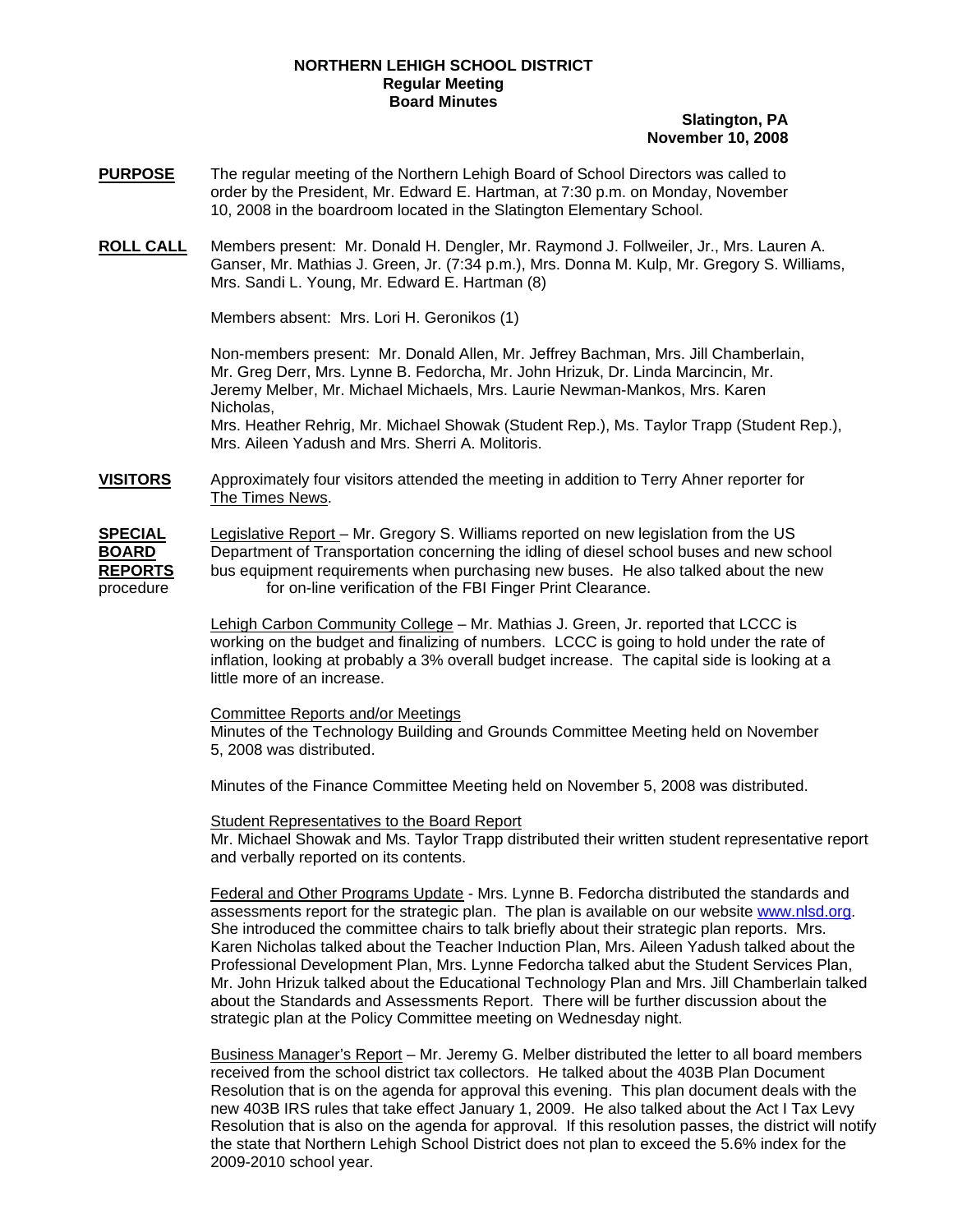| <b>SPECIAL</b><br><b>BOARD</b><br><b>REPORTS</b> | Superintendent's Report – Mr. Michael W. Michaels thanked Mrs. Fedorcha for her outstanding<br>job with the strategic plan.                                                                                                                                                                                                                 |                                                                                                                                                                                                                                                                                                                                                                                                                                                                                                                                                                                                                                                                                                                                                                                                                                                                                                         |  |  |
|--------------------------------------------------|---------------------------------------------------------------------------------------------------------------------------------------------------------------------------------------------------------------------------------------------------------------------------------------------------------------------------------------------|---------------------------------------------------------------------------------------------------------------------------------------------------------------------------------------------------------------------------------------------------------------------------------------------------------------------------------------------------------------------------------------------------------------------------------------------------------------------------------------------------------------------------------------------------------------------------------------------------------------------------------------------------------------------------------------------------------------------------------------------------------------------------------------------------------------------------------------------------------------------------------------------------------|--|--|
| (cont.)<br>for                                   | Mr. Michaels asked Mrs. Fedorcha to distribute the Keystone Awards to the building principals<br>meeting AYP. He thanked Mrs. Fedorcha and the building principal for their work on curriculum<br>and instruction and meeting AYP.                                                                                                          |                                                                                                                                                                                                                                                                                                                                                                                                                                                                                                                                                                                                                                                                                                                                                                                                                                                                                                         |  |  |
| school                                           |                                                                                                                                                                                                                                                                                                                                             | Mr. Michaels introduced Mrs. Aileen Yadush, high school principal, Mr. Donald Allen, high<br>assistant principal and Mrs. Jill Chamberlain, middle school principal to give a presentation on<br>the need to fill the current vacant position of the high school/middle school transition principal.<br>Mrs. Chamberlain addressed the concerns middle school staff members have if a situation<br>arises when Mrs. Chamberlain is not in the building. Mrs. Yadush gave a detailed power point<br>presentation, created by her and Mr. Allen, outlining the duties of the transition assistant<br>principal, duties of the principal and assistant principal, long range initiatives for the high school<br>and the need for the transition assistant principal to help facilitate these new initiatives and to<br>assist with programs, such as the high school graduation project, already in place. |  |  |
|                                                  | Mr. Williams made a motion, which was seconded by Mr. Follweiler, directing Mr. Michaels to<br>develop an alternative plan if the board does not hire a transition assistant principal with other<br>alternatives we have to help with the duties that need to take place.                                                                  |                                                                                                                                                                                                                                                                                                                                                                                                                                                                                                                                                                                                                                                                                                                                                                                                                                                                                                         |  |  |
|                                                  | <b>ROLL CALL:</b><br>YEA:<br>Mr. Williams (1)<br>NAY:<br>Mr. Hartman (7)<br>Motion Defeated.                                                                                                                                                                                                                                                | Mr. Dengler, Mr. Follweiler, Mrs. Ganser, Mr. Green, Mrs. Kulp, Mrs. Young,                                                                                                                                                                                                                                                                                                                                                                                                                                                                                                                                                                                                                                                                                                                                                                                                                             |  |  |
| <b>PERSONNEL</b>                                 | Mrs. Ganser made a motion, which was seconded by Mrs. Kulp, that the Board of Education<br>approves the following personnel items:                                                                                                                                                                                                          |                                                                                                                                                                                                                                                                                                                                                                                                                                                                                                                                                                                                                                                                                                                                                                                                                                                                                                         |  |  |
| Substitute<br>Instructional                      | Approve the following substitute teachers for the 2008-2009 school year at the 2008-2009<br>substitute teacher rates as approved on the Supplementary Personnel Salary Schedule:                                                                                                                                                            |                                                                                                                                                                                                                                                                                                                                                                                                                                                                                                                                                                                                                                                                                                                                                                                                                                                                                                         |  |  |
|                                                  | Janet Brostedt - CLIU Guest Teacher<br>Kathryn McKeon - CLIU Guest Teacher<br>Seth McLaughlin - CLIU Guest Teacher<br>Michele Nesfeder - CLIU Guest Teacher<br>Michael Roth - CLIU Guest Teacher<br>Daniel Shea - CLIU Guest Teacher<br>Keith Strohl - CLIU Guest Teacher<br>Alicia Trinkle - CLIU Guest Teacher<br>Nina Weiss - Elementary |                                                                                                                                                                                                                                                                                                                                                                                                                                                                                                                                                                                                                                                                                                                                                                                                                                                                                                         |  |  |
| Unpaid<br>Volunteers                             | Approve the following unpaid volunteer aides in the Slatington Elementary School for the<br>2008-2009 school year: Chris Bennett, Lisa Bomgardner, Rachel Hillegas, Barbara<br>Rejician, John Rejician*, and Charles Uhler.<br>*Pending Verification of Clearances                                                                          |                                                                                                                                                                                                                                                                                                                                                                                                                                                                                                                                                                                                                                                                                                                                                                                                                                                                                                         |  |  |
| Resignations<br>D. Wadsworth                     | Accept the resignation of Dawn Wadsworth form her position as School Psychologist<br>effective November 7, 2008. She will be released from her position at the end of the work<br>day on January 5, 2009 or as soon as a replacement can be found.                                                                                          |                                                                                                                                                                                                                                                                                                                                                                                                                                                                                                                                                                                                                                                                                                                                                                                                                                                                                                         |  |  |
| Appointments<br>Non<br>Reese<br>Instructional    | <b>Lindsay Hoppes</b><br>Assignment:                                                                                                                                                                                                                                                                                                        | Peters Elementary Office Aide, replacing Kathleen                                                                                                                                                                                                                                                                                                                                                                                                                                                                                                                                                                                                                                                                                                                                                                                                                                                       |  |  |
|                                                  | Salary:<br><b>Effective Date:</b>                                                                                                                                                                                                                                                                                                           | who resigned<br>\$10.00/Hour/6 1/2 Hours Per Day/5 Days Per Week<br>November 14, 2008                                                                                                                                                                                                                                                                                                                                                                                                                                                                                                                                                                                                                                                                                                                                                                                                                   |  |  |

YEA: Mr. Dengler, Mr. Follweiler, Mrs. Ganser, Mr. Green, Mrs. Kulp, Mrs. Young,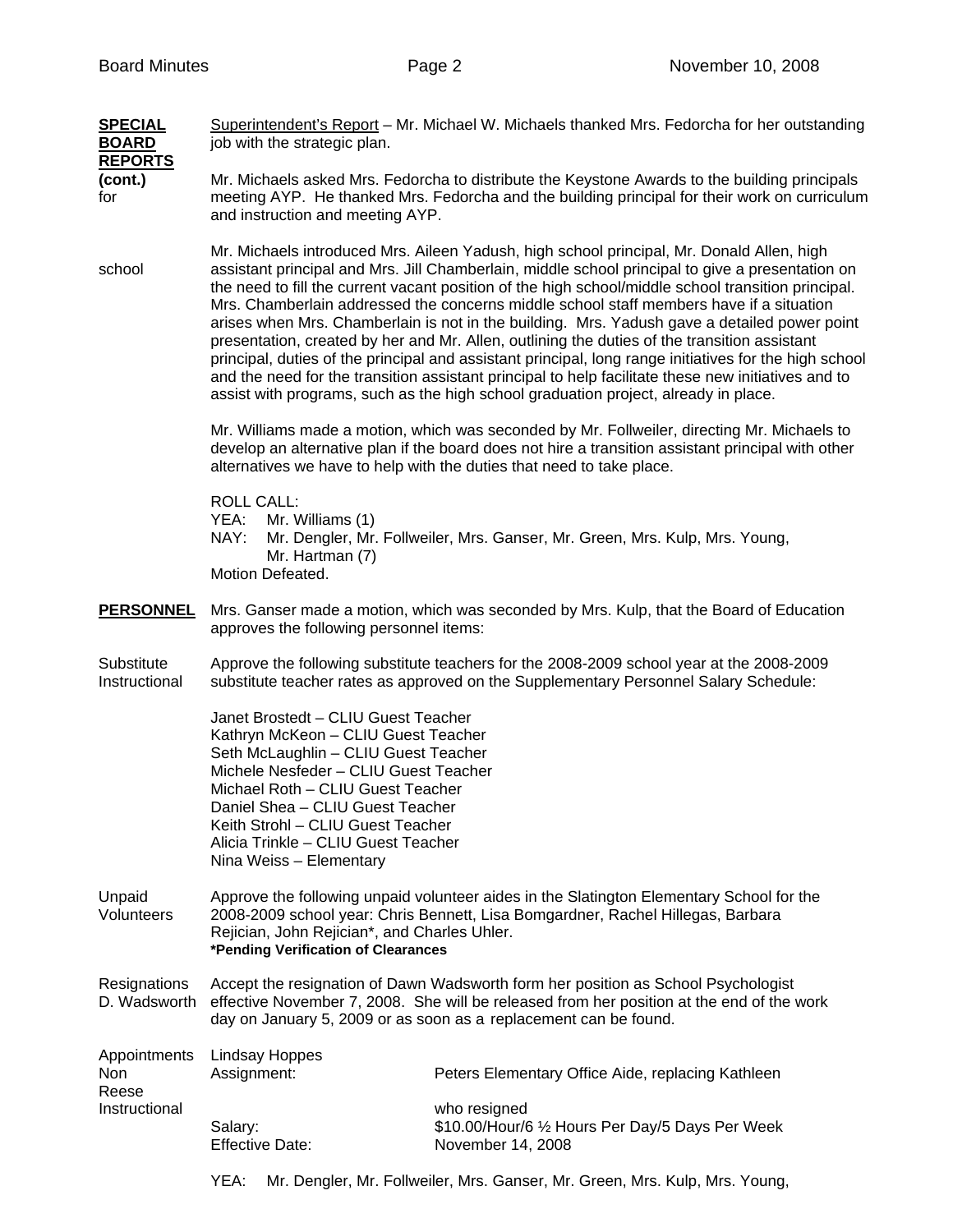| <b>Board Minutes</b>                                        |                                                                                                                                                                                                                                                                                                                                 | Page 3                                                                                                                                                                                                                                                                                                             | November 10, 2008 |  |  |
|-------------------------------------------------------------|---------------------------------------------------------------------------------------------------------------------------------------------------------------------------------------------------------------------------------------------------------------------------------------------------------------------------------|--------------------------------------------------------------------------------------------------------------------------------------------------------------------------------------------------------------------------------------------------------------------------------------------------------------------|-------------------|--|--|
| <b>CONFER-</b><br><b>ENCES</b>                              | Mr. Williams, Mr. Hartman (8)<br>NAY:<br>None $(0)$<br>Mrs. Ganser made a motion, which was seconded by Mr. Dengler, that the Board of Education<br>approves the following conference items:                                                                                                                                    |                                                                                                                                                                                                                                                                                                                    |                   |  |  |
| \$44.00,<br>Curriculum                                      | Mary Smith - 53 <sup>rd</sup> Annual Pennsylvania School Counselors Association Conference - April<br>15-18, 2009 - Milton Hershey School, Hershey, PA - Registration: \$285.00, Travel:<br>Lodging: \$144.00 - Total Approximate Cost: \$473.00 - Funding: High School<br>and Instruction Budget                               |                                                                                                                                                                                                                                                                                                                    |                   |  |  |
|                                                             | Sheila Lanshe - 53 <sup>rd</sup> Annual Pennsylvania School Counselors Association Conference -<br>April 15-18, 2009 - Milton Hershey School, Hershey, PA - Registration: \$285.00, Travel:<br>\$44.00, Lodging: \$144.00 - Total Approximate Cost: \$473.00 - Funding: High School<br><b>Curriculum and Instruction Budget</b> |                                                                                                                                                                                                                                                                                                                    |                   |  |  |
|                                                             | YEA:<br>NAY:                                                                                                                                                                                                                                                                                                                    | Mr. Dengler, Mr. Follweiler, Mrs. Ganser, Mr. Green, Mrs. Kulp, Mrs. Young,<br>Mr. Williams, Mr. Hartman (8)<br>None $(0)$                                                                                                                                                                                         |                   |  |  |
| <b>POLICY</b>                                               | Mr. Williams made a motion, which was seconded by Mrs. Ganser, that the Board of Education<br>approves the following policy items:                                                                                                                                                                                              |                                                                                                                                                                                                                                                                                                                    |                   |  |  |
| <b>Board Policy</b><br>Second<br>Reading                    | reading.                                                                                                                                                                                                                                                                                                                        | Approve school board policy #140 - Programs - Charter Schools, as presented after first                                                                                                                                                                                                                            |                   |  |  |
|                                                             | Approve school board policy #206 - Pupils - Assignment Within District, as presented after<br>first reading.                                                                                                                                                                                                                    |                                                                                                                                                                                                                                                                                                                    |                   |  |  |
|                                                             | Approve school board policy #216.1 - Pupils - Supplemental Discipline Records, as presented<br>after first reading.                                                                                                                                                                                                             |                                                                                                                                                                                                                                                                                                                    |                   |  |  |
|                                                             | Approve school board policy #615 - Finances - Payroll Deductions, as presented after<br>first reading.                                                                                                                                                                                                                          |                                                                                                                                                                                                                                                                                                                    |                   |  |  |
| after                                                       | Approve school board policy #818 - Operations - Contracted Services, as presented<br>first reading.                                                                                                                                                                                                                             |                                                                                                                                                                                                                                                                                                                    |                   |  |  |
| Homebound<br>Instruction                                    | It is recommended that the Board of Education grant homebound instruction for a 10 <sup>th</sup> grade<br>student, Student No. 1110200, for five hours per week, effective November 24, 2008 and<br>continuing until approximately January 5, 2009.                                                                             |                                                                                                                                                                                                                                                                                                                    |                   |  |  |
|                                                             | YEA:<br>NAY:                                                                                                                                                                                                                                                                                                                    | Mr. Dengler, Mr. Follweiler, Mrs. Ganser, Mr. Green, Mrs. Kulp, Mrs. Young,<br>Mr. Williams, Mr. Hartman (8)<br>None (0)                                                                                                                                                                                           |                   |  |  |
| <b>NEW</b><br><b>BUSINESS</b>                               |                                                                                                                                                                                                                                                                                                                                 | Mr. Dengler made a motion, which was seconded by Mrs. Ganser, that the Board of<br>Education approves the following new business item:                                                                                                                                                                             |                   |  |  |
| Reciprocal<br>Agreements<br>Emergency<br>Operations<br>Plan |                                                                                                                                                                                                                                                                                                                                 | Approve to authorize the superintendent to update the Reciprocal Agreement with other<br>educational institutions for the purpose of large-scale evacuations and disasters as<br>prescribed in the "Northern Lehigh School District Emergency Operations Plan". Original<br>agreements were signed March 10, 2003. |                   |  |  |
|                                                             | YEA:<br>NAY:                                                                                                                                                                                                                                                                                                                    | Mr. Dengler, Mr. Follweiler, Mrs. Ganser, Mr. Green, Mrs. Kulp, Mrs. Young,<br>Mr. Williams, Mr. Hartman (8)<br>None (0                                                                                                                                                                                            |                   |  |  |
|                                                             |                                                                                                                                                                                                                                                                                                                                 | Mr. Hartman stated that the Board of Education will be holding an executive session after this<br>evening's board meeting to discuss contract negotiation issues.                                                                                                                                                  |                   |  |  |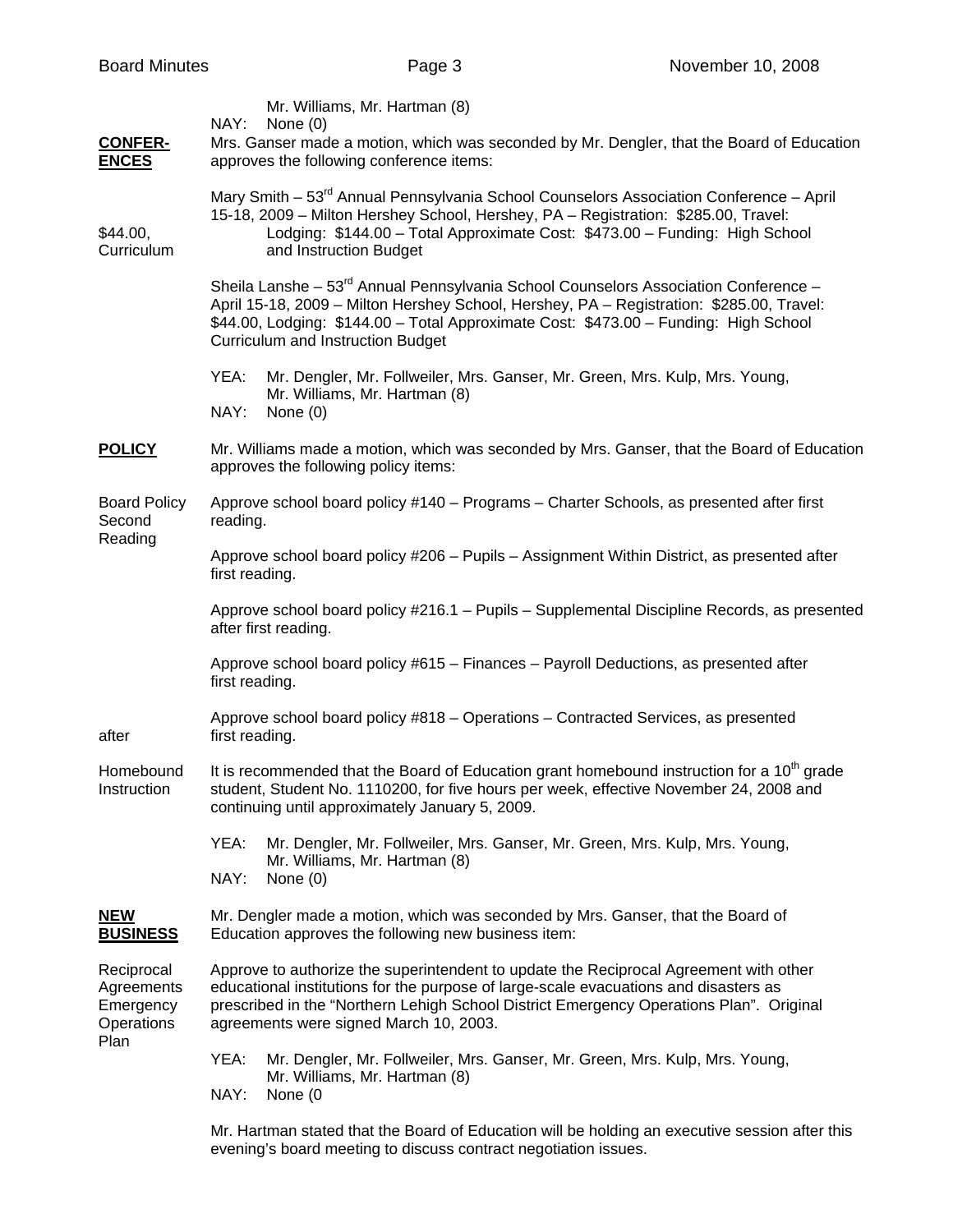**FINANCIAL** Mr. Williams made a motion, which was seconded by Mr. Dengler , that the Board of

| Education                       | approves the following financial items:                                                                                                                                                                                                                                                                                                                                                                               |  |  |  |
|---------------------------------|-----------------------------------------------------------------------------------------------------------------------------------------------------------------------------------------------------------------------------------------------------------------------------------------------------------------------------------------------------------------------------------------------------------------------|--|--|--|
| Bill<br>Payment                 | Approve the Following List of Bills:<br>General Fund month of October<br>Cafeteria Fund month of October<br>Athletic Fund month of October<br>Refreshment Stand Fund month of October                                                                                                                                                                                                                                 |  |  |  |
| Provident<br>Energy             | Authorize Administration to enter into an agreement with Provident Energy for consulting<br>services for reduced energy costs.                                                                                                                                                                                                                                                                                        |  |  |  |
| Act 1 Tax<br>Levy<br>Resolution | <b>NORTHERN LEHIGH SCHOOL DISTRICT</b><br><b>BOARD OF DIRECTORS</b>                                                                                                                                                                                                                                                                                                                                                   |  |  |  |
|                                 | <b>RESOLUTION</b>                                                                                                                                                                                                                                                                                                                                                                                                     |  |  |  |
|                                 | <b>WHEREAS</b> , on June 27, 2006, the Pennsylvania legislature passed Act 1 of Special<br>Session 2006, entitled the "Taxpayer Relief Act" (hereinafter "Act 1");                                                                                                                                                                                                                                                    |  |  |  |
|                                 | <b>WHEREAS, Act 1 requires school districts to limit tax increases to the level set by an</b><br>inflation index unless the tax increase is approved by voters in a referendum or the school<br>district obtains from the Department of Education or a court of common pleas certain<br>referendum exceptions;                                                                                                        |  |  |  |
|                                 | <b>WHEREAS, Act 1 does, however, allow a board of school directors to elect to adopt</b><br>a resolution indicating that it will not raise the rate of any tax for the support of the public<br>schools for the following fiscal year by more than its index, provided this resolution must be<br>adopted no later than 110 days prior to the date of the election immediately preceding the<br>upcoming fiscal year; |  |  |  |
| is                              | <b>WHEREAS, the Northern Lehigh School District index for the 2009-2010 fiscal year</b><br>$5.6\%;$                                                                                                                                                                                                                                                                                                                   |  |  |  |
| Lehigh School                   | <b>WHEREAS, the Northern Lehigh School District Board of Directors has made the</b><br>decision that it shall not raise the rate of any tax for the support of the Northern<br>District for the 2009-2010 fiscal year by more than its index.                                                                                                                                                                         |  |  |  |
| "Board")                        | <b>AND NOW,</b> on this $10^{\frac{h}{2}}$ day of November, 2008, it is hereby <b>RESOLVED</b> by the<br>Northern Lehigh School District (hereinafter "District") Board of Directors (hereinafter<br>the following:                                                                                                                                                                                                   |  |  |  |
|                                 | The Board certifies that it will not increase any school district tax for the 2009-<br>1.<br>2010 school year at a rate that exceeds the index as calculated by the<br>Pennsylvania Department of Education.                                                                                                                                                                                                          |  |  |  |
|                                 | 2. The Board certifies that it will comply with the procedures set forth in Section<br>687, of the Pennsylvania Public School Code (hereinafter "School Code"), 24<br>P.S. §6-687, for the adoption of its proposed and final budget.                                                                                                                                                                                 |  |  |  |
|                                 | The Board certifies that increasing any tax at a rate less than or equal to the<br>3.<br>index will be sufficient to balance its final budget of the 2009-2010 fiscal year.                                                                                                                                                                                                                                           |  |  |  |
|                                 | The Administration of the District will submit the District's information on a<br>4.<br>proposed increase in the rate of a tax levied for the support of the District to the<br>Pennsylvania Department of Education on the uniform form prepared by the<br>Pennsylvania Department of Education no later than five days after the Board's<br>adoption of this Resolution.                                            |  |  |  |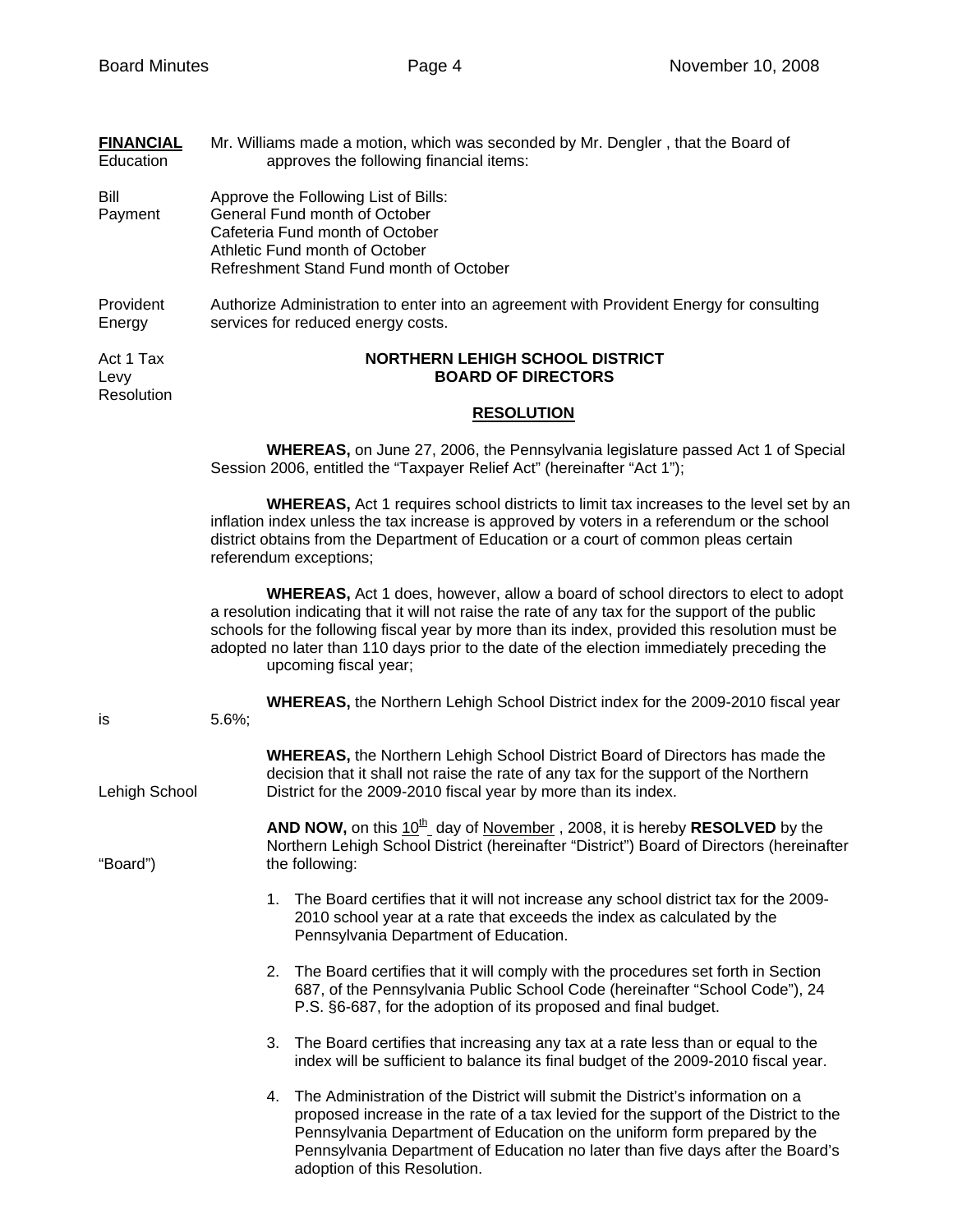| <b>FINANCIAL</b><br>(cont)       | 5.                                                                                                                                                                                    | The Administration of the District will send a copy of this Resolution to the<br>Pennsylvania Department of Education no later than five days after the Board's<br>adoption of this Resolution.                                                                                                                                   |  |
|----------------------------------|---------------------------------------------------------------------------------------------------------------------------------------------------------------------------------------|-----------------------------------------------------------------------------------------------------------------------------------------------------------------------------------------------------------------------------------------------------------------------------------------------------------------------------------|--|
|                                  | 6.                                                                                                                                                                                    | The Board understands and agrees that by passing this Resolution it is not<br>eligible to seek referendum exceptions under Section 333(f) of Act 1 and is not<br>eligible to request approval from the voters through a referendum to increase a<br>tax rate by more than the index as established for the 2009-2010 fiscal year. |  |
|                                  |                                                                                                                                                                                       | 7. Once this Resolution is passed, the Administration of the District is not required<br>to comply with the preliminary budget requirements set forth in paragraphs (a)<br>and (c) of Section 311 of Act 1. Provided, however:                                                                                                    |  |
|                                  |                                                                                                                                                                                       | (a) The Board understands and agrees that, upon receipt of the information<br>submitted by the District as set forth in paragraphs 4 and 5 above, the<br>Pennsylvania Department of Education shall compare the District's<br>proposed percentage increase in the rate of the tax with the index.                                 |  |
|                                  |                                                                                                                                                                                       | (b) Within ten days of the receipt of this information, the Pennsylvania<br>Department of Education shall inform the District whether its proposed tax<br>rate increase is less than or equal to the index.                                                                                                                       |  |
|                                  |                                                                                                                                                                                       | (c) If the Pennsylvania Department of Education determines that the District's<br>proposed increase in the rate of the District's tax exceeds the index, the<br>District is subject to the preliminary budget requirements as set forth in<br>paragraph (a) and (c) of Section 311 of Act 1.                                      |  |
|                                  | (Attachment)                                                                                                                                                                          |                                                                                                                                                                                                                                                                                                                                   |  |
| 403b Tax<br>Sheltered<br>Annuity |                                                                                                                                                                                       | <b>RESOLUTION</b><br>Adopting a 403(b) Plan Document                                                                                                                                                                                                                                                                              |  |
| Resolution                       | In response to recently released IRS regulations establishing a requirement for written<br>documentation of the 103(b) tax sheltered annuity program offered to employees of Northern |                                                                                                                                                                                                                                                                                                                                   |  |

 documentation of the 403(b) tax sheltered annuity program offered to employees of Northern Lehigh School District (the "District"), the District wishes to adopt the plan document, consisting of the 403(b) Plan Document For Public Education Organizations and the Adoption Agreement For 403(b) Plan Document For Public Education Organizations (both of which are referred to hereinafter as the "Plan Document"), a copy of which is attached to this resolution. The Plan Document is based on model language released by the IRS for such purpose.

 **RESOLVED,** that the Board does hereby adopt the Plan Document which will, at all times, conform to the requirements of Section 403(b) of the Internal Revenue Code and applicable regulations.

**FURTHER RESOLVED** that it is the intention of the Board that the 403(b) program will conform with all federal and state statutory and regulatory requirements applicable to 403(b) plans, except that the program set forth above shall not be subject to the requirements of Title I of ERISA because the employer is exempted from such requirements.

**FURTHER RESOLVED** that the Board authorizes Secretary of the Board to act on the Board's behalf with respect to this plan, and to take any and all actions necessary or desirable to implement, maintain and administer the plan set forth above in accordance with the Board's intentions, and all applicable state and federal laws.

 **ADOPTED** at a meeting of the Board of School Directors of the Northern Lehigh School District this  $10<sup>th</sup>$  day of December 2008. **(Attachment)** 

- YEA: Mr. Dengler, Mr. Follweiler, Mrs. Ganser, Mr. Green, Mrs. Kulp, Mrs. Young, Mr. Williams, Mr. Hartman (8)
- NAY: None (0)